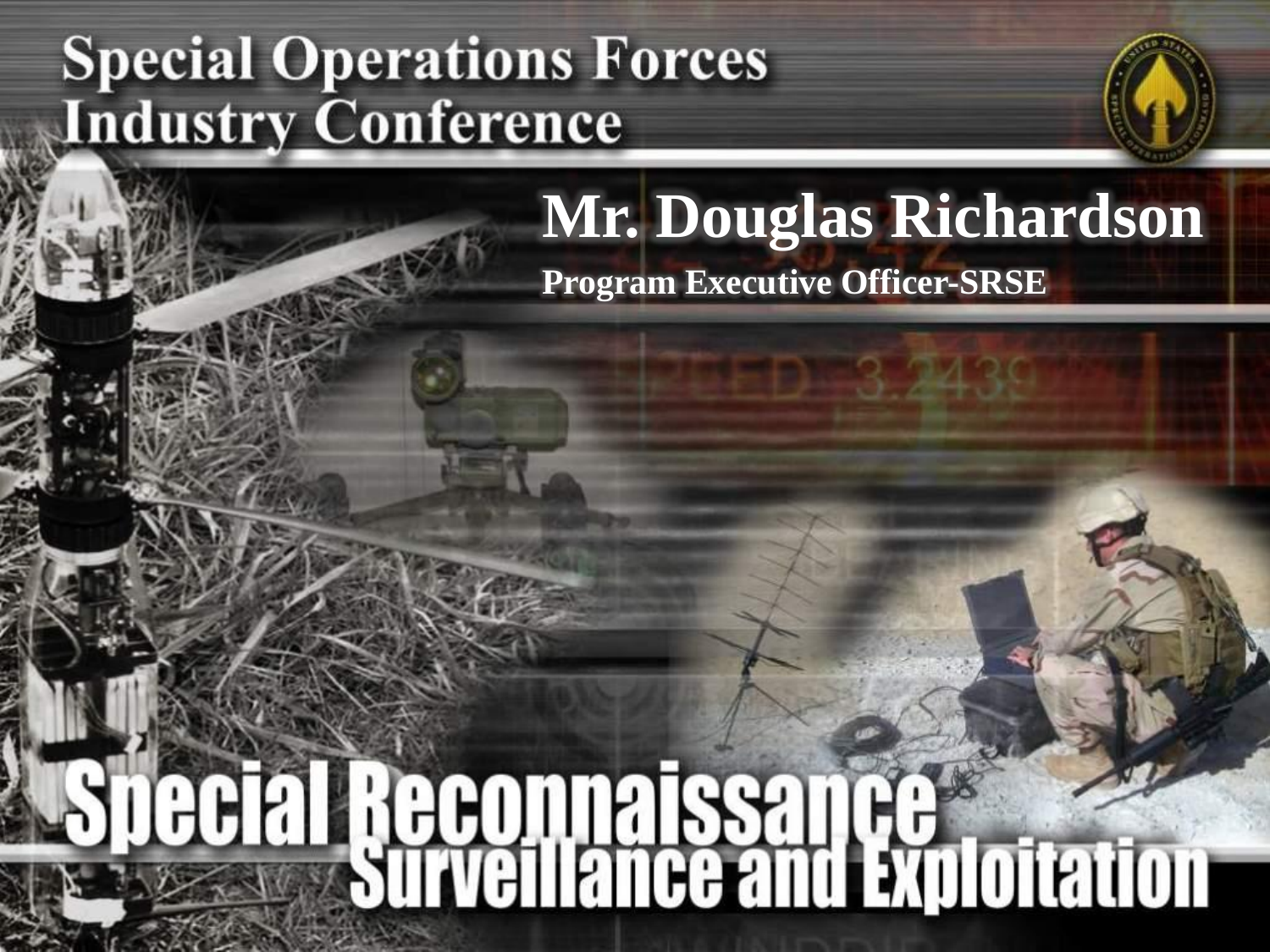# **Operating Structure**



**Reconnaissance**<br>**illance and Exploitation**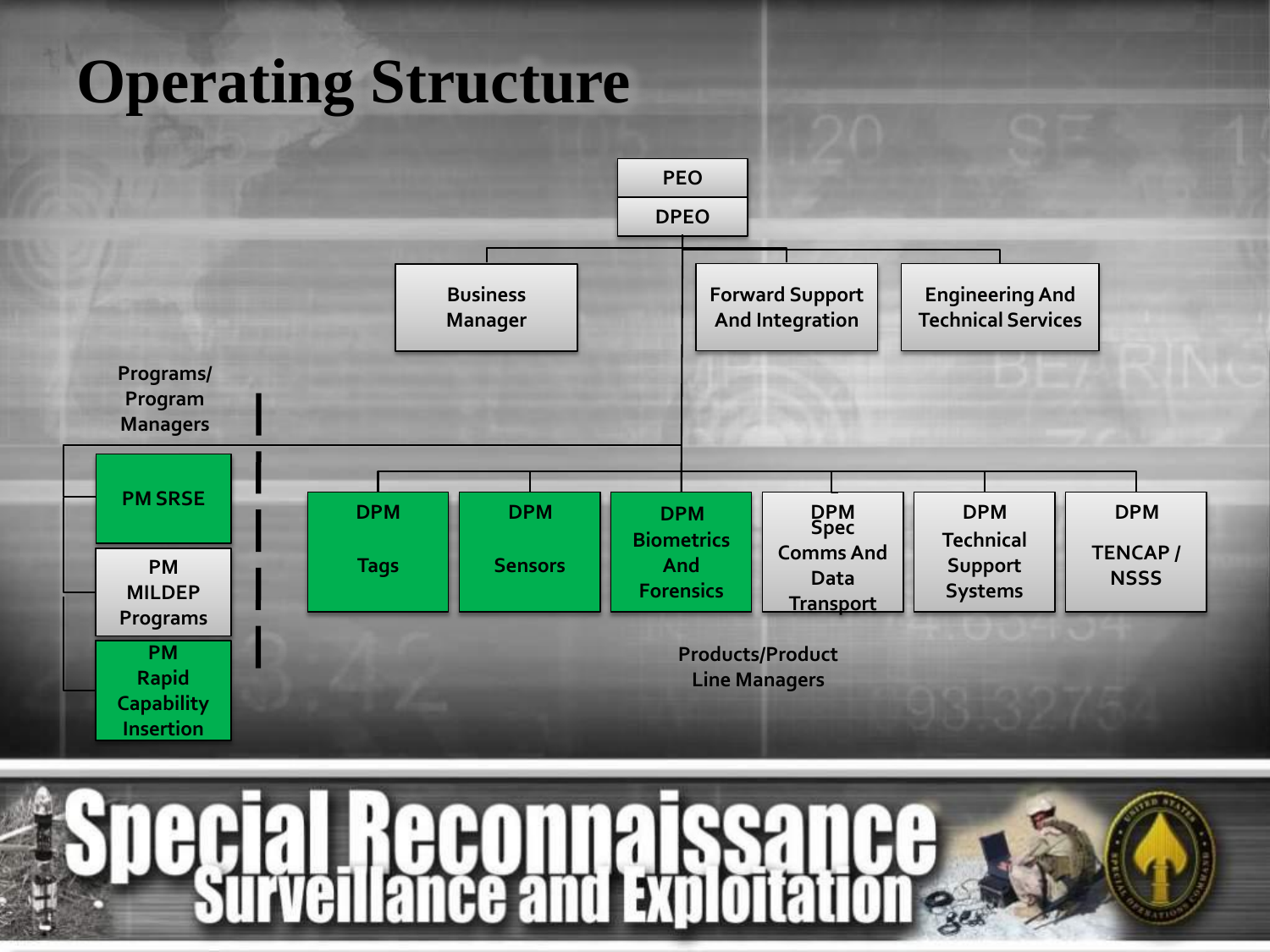# **PM-SRSE**

- **Rapid And Responsive Capabilities Support To Forward-Deployed Special Operations Forces**
- **Capabilities Transition And Enhancement**
	- **Budgetary Constraints**
	- **Conventional Footprint Reductions**
- **Aggressive Pursuit Of Program Execution And Acquisition Business Model Innovations**
- **PEO Intent: Enable Acceleration Of The Force Through Operator Engagement And Decentralized Action**
- **Desired End-State: Acquisition At The Speed Of War**

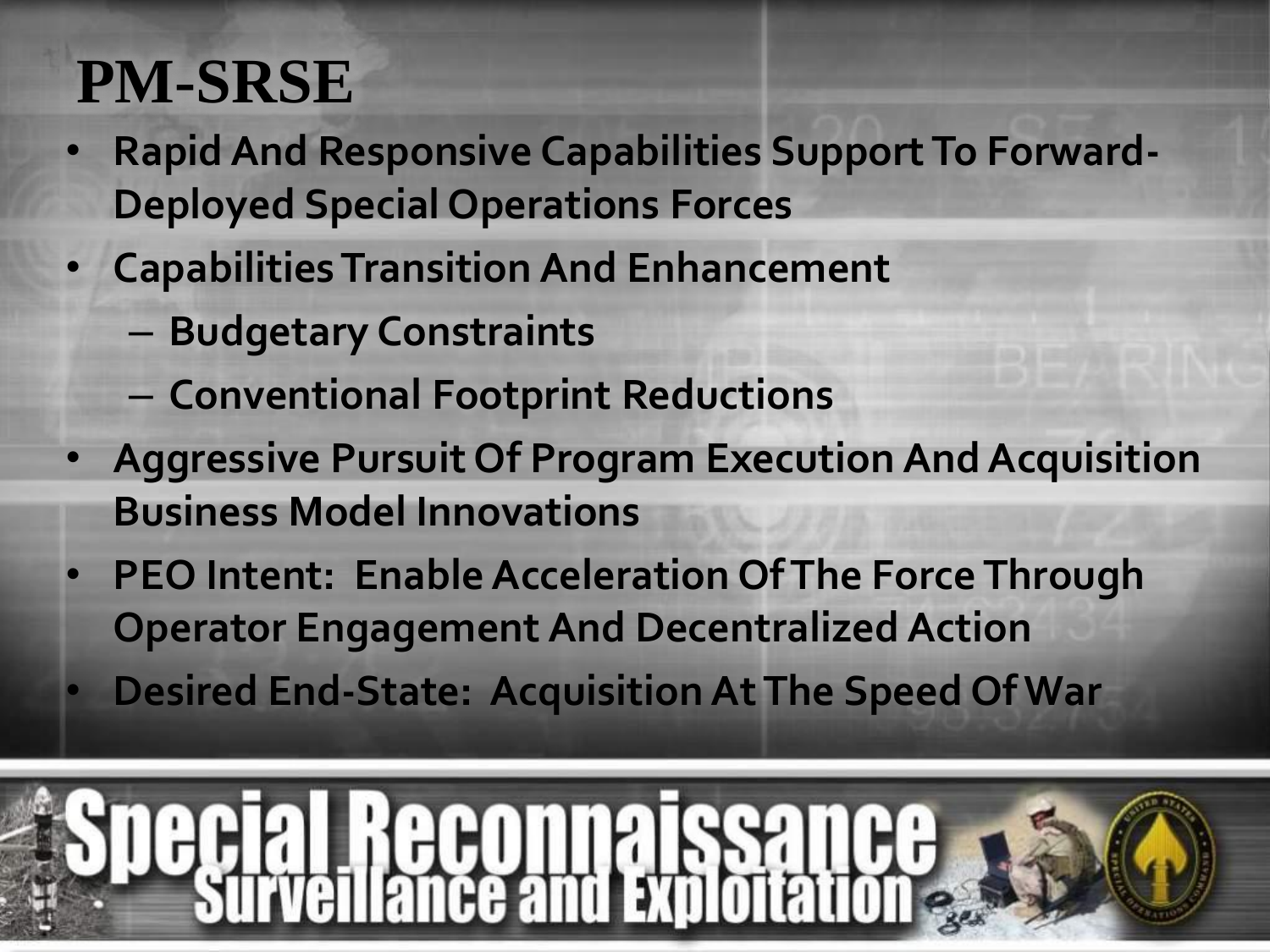# **PM Tags**

- **Tagging And Tracking**
- **Size, Weight, Power Sources, Low Probability Of Detection (LPD), Low Probability Of Intercept (LPI)**
- **ISR Asset Interoperability With Tags And Beacons**
- **Global, Precise, Near-Real-Time Tag, Track, And Locate (TTL) Items of Interest**
- **Low-Cost Over-The-Horizon TTL Devices**

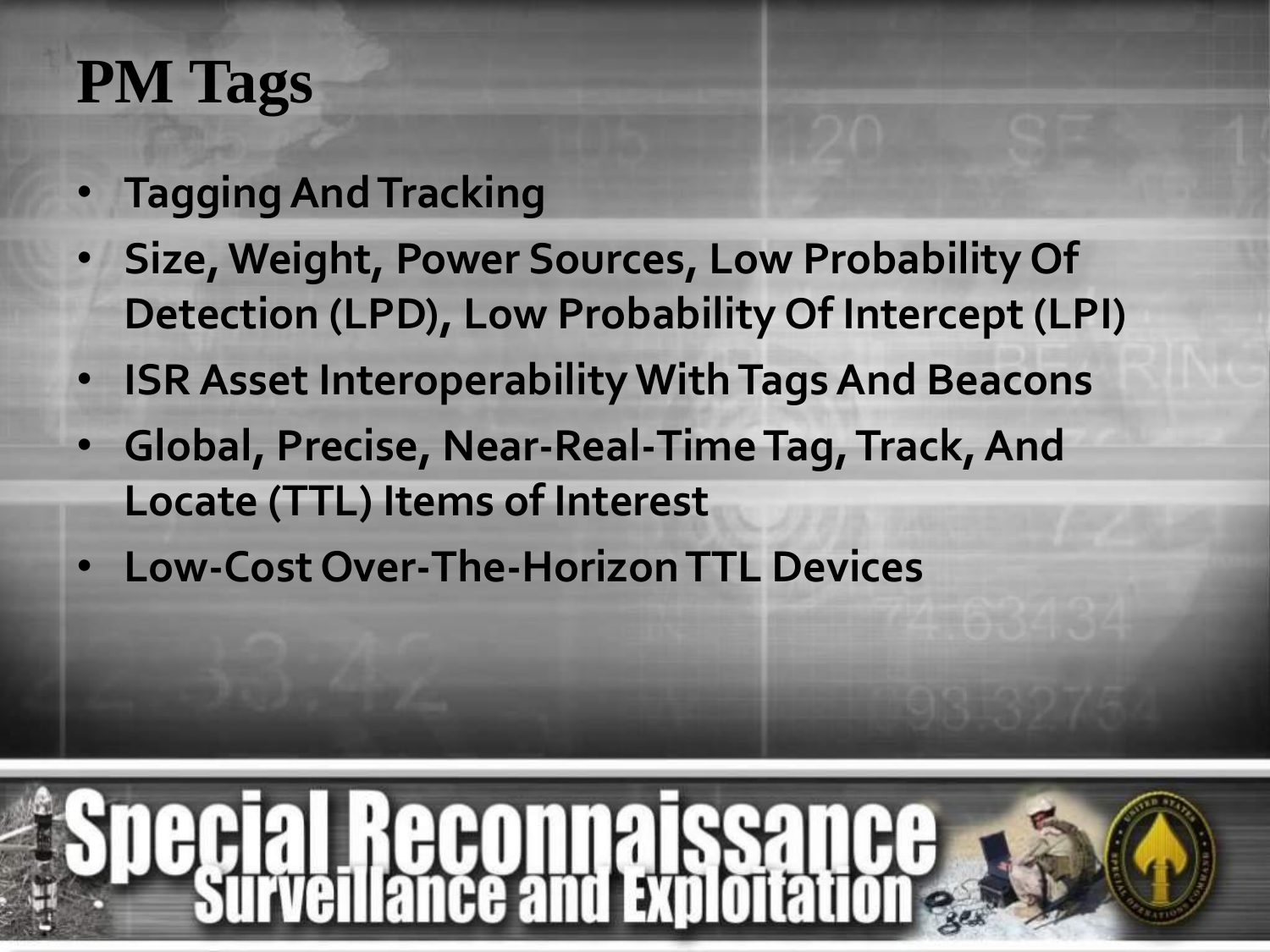# **PM Sensors**

- **Improved Alternate Power Sources/Management**
- **Improved Optical Solutions**
- **Reprogrammable, Remote-Controlled Miniature Sensors**
- **Triple Canopy Emplacement Solutions**
- **Ruggedized, Portable Digital Video Recorder (> 128 GB)**

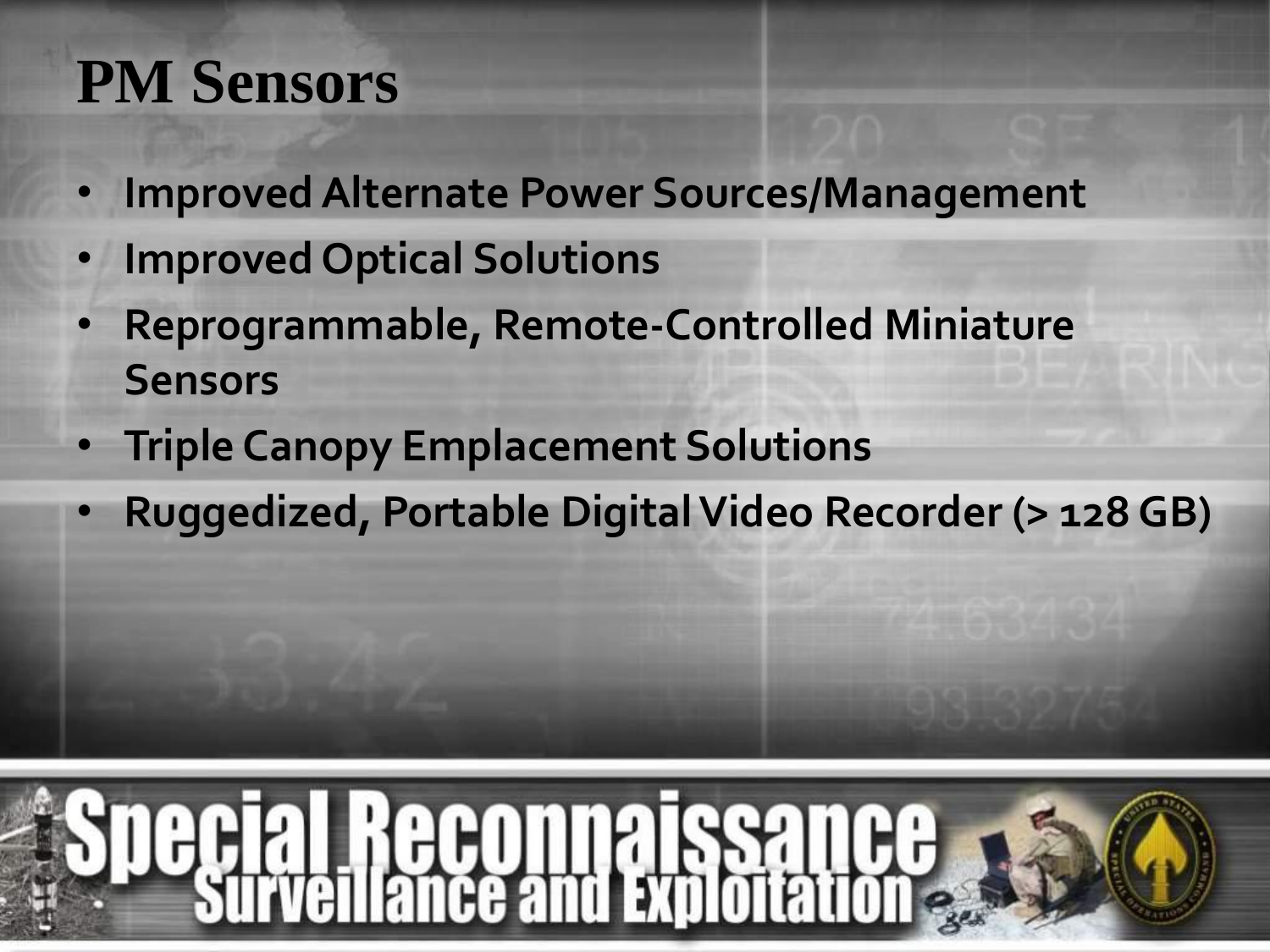#### **PM Biometrics & Forensics**

#### **Biometrics**

- **Stand-Off / Remote Recognition And Matching**  – **Iris / Facial / Other**
- **Non-Optical Imaging Sensors For Fingerprint Capture And Matching** 
	- **Ultrasound / IR / RF**
- **Rapid DNA Matching**

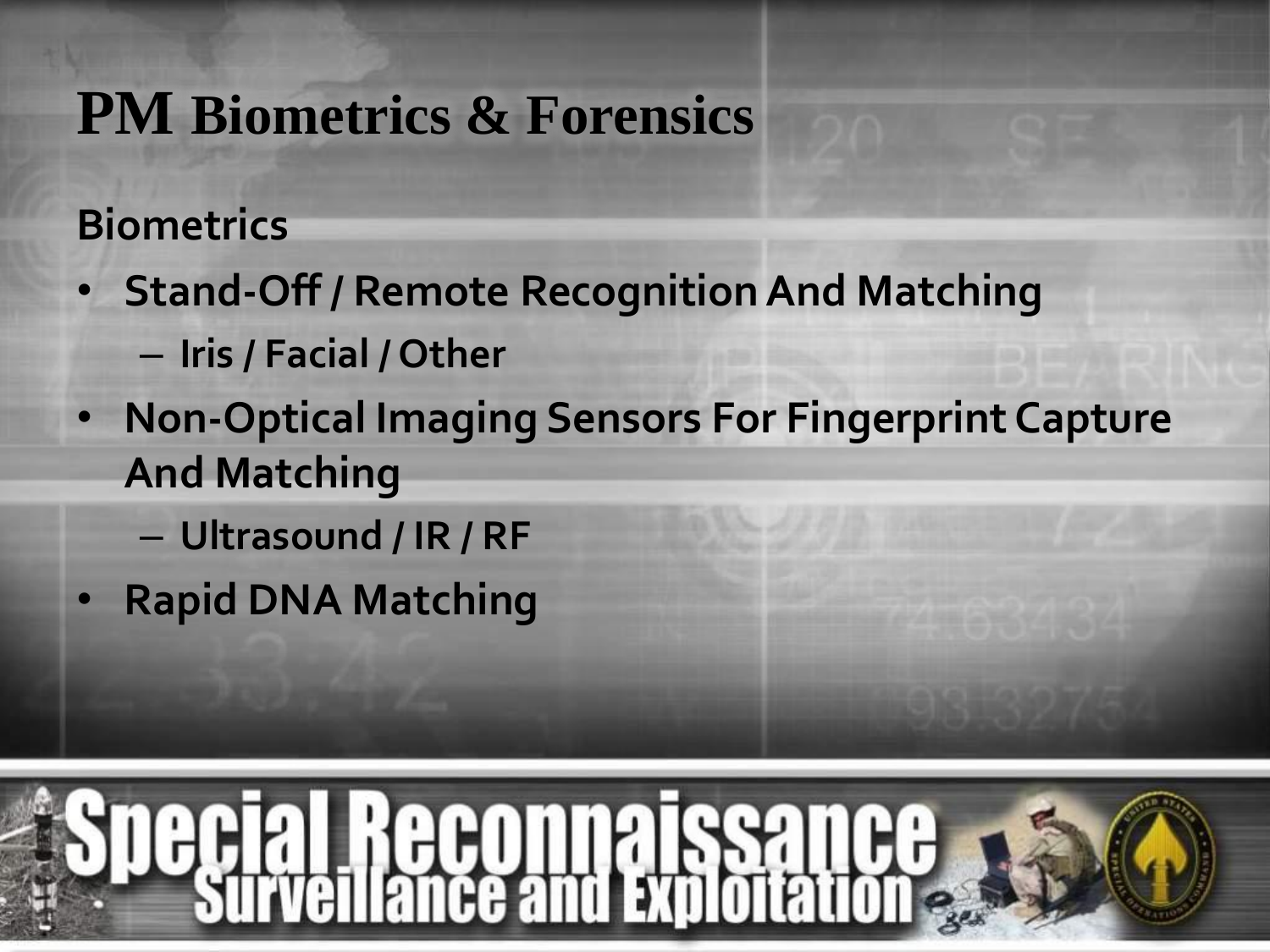#### **PM Biometrics & Forensics (con't)**

#### **Forensics**

- **Hidden Chamber And Hidden Material Detection**
- **Integrated Device For NBC Detection**
- **Explosives Composition And Purity Measurement** 
	- **Peroxide / Fertilizer-Based HME**
- **Cell Phone PIN Code Bypass / Cracking**